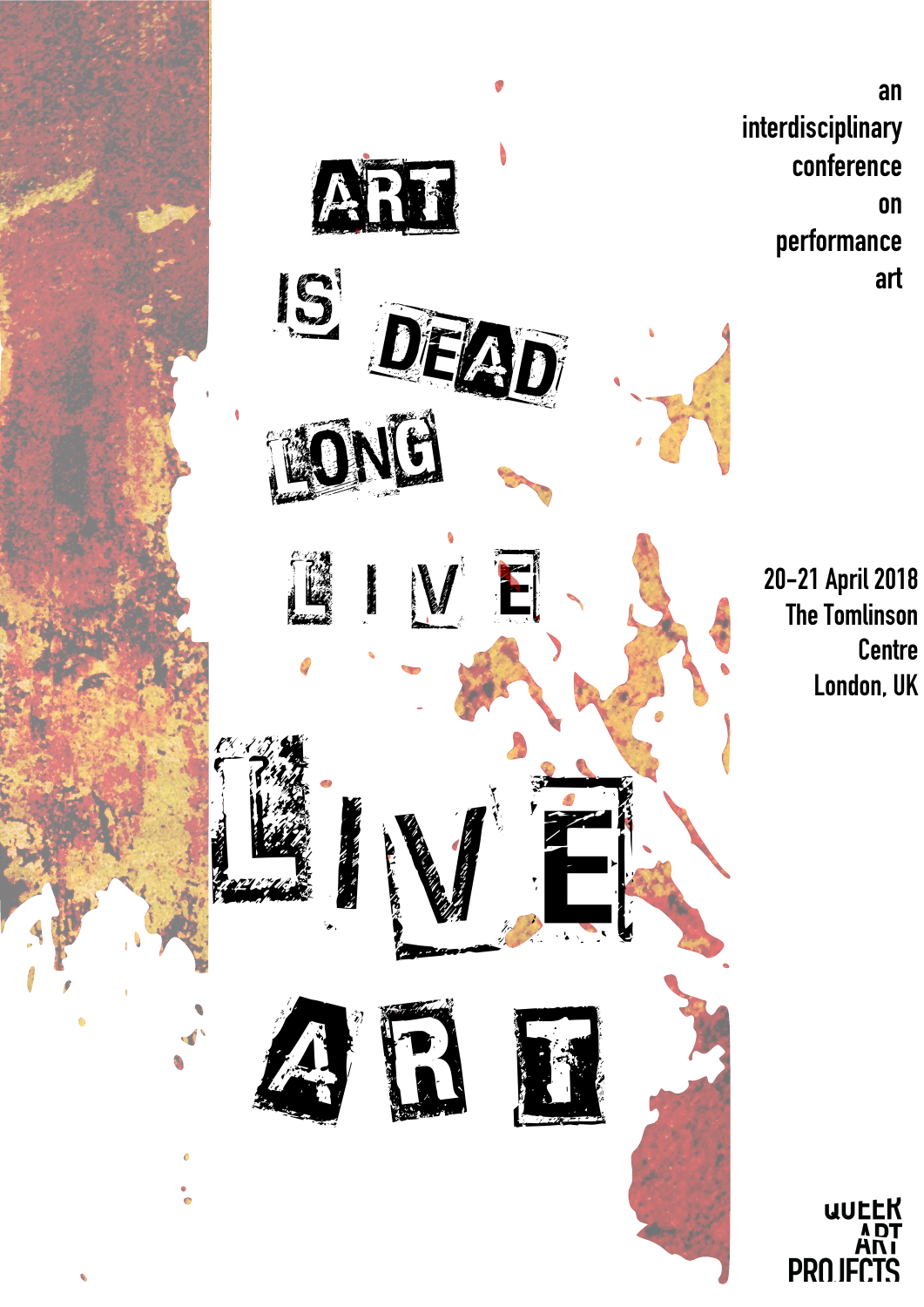## 10:00-10:30 Registration and Coffee 10:30-10:45 Introduction

10:45-11:15 Irene Alcubilla Troughton Between Liveness and Presence: Gob Squad's Paradox

### 12:15-13:15 Lunch Break

14:45-15:15 Coffee Break

## 11:45-12:15 Clare Johnson

Waiting for Marina: Generosity and Shared Time in Marina Abromovic's 512 Hours

(Un)veiling the Hysteric: the Veil in the 19th Century Performance of Hysteria

#### Eda Sancakdar Onikinci 15:15-15:45

## 11:15-11:45 Pierre Saurisse

13:15-13:45 Marie Louise van Boldrik How the Delegated Performance of Renée Kool Comment on the Gendered Manifestations of Affective Labour

#### 13:45-14:15 Ozlem Koksal

#### 14:15-14:45 Tanja Schult Steven Cohen's Cleaning Time (Vienna): a Shandeh un a Charpeh (a Shame and a Disgrace)

Historic Performance in the 1990's: Reaching Maturity

#### 15:45-16:15 Zeynep Naz Inansal Reclaiming the Witch through Performance Art: Witch Performances as a Form of Activism

Performance and the Queer Art of **Failure** 

Dying to Exclude: Body, Hypervisibility and Personhood in Santiago Sierra's "Persons Paid to Have Their Hair Dyed Blonde

Ethical Means, Radical Opportunity: Pets in Performance

## Hallie Abelman\* 10:00-10:30

#### Leyla Ersen\* 10:30-11:00 A Suggestion on Comparing Performance of Drag and Shaman

11:30-12:00 Onur Uz 12:00-12:30 Çaglar Yigitogullari\* Performance and Protest: Using Post Traumatic Psychology in Post Dramatic Theatre The Evolution of Open Mics as a "Free Space" of Artistic Solidarity

#### 11:00-11:30 Coffee Break

14:00-15:30 Ovul O. Durmusoglu, Pauline Doutreluingne, Katalin Erdödi\*

#### 15:30-15:45 Closing Remarks

## 13:30-14:00 Tuna Erdem and Seda Ergul (Istanbul Queer Art Collective)

# 12:30-13:30 Lunch Break

Round Table Discussion: Curating



#### \* This presentation will be via Skype



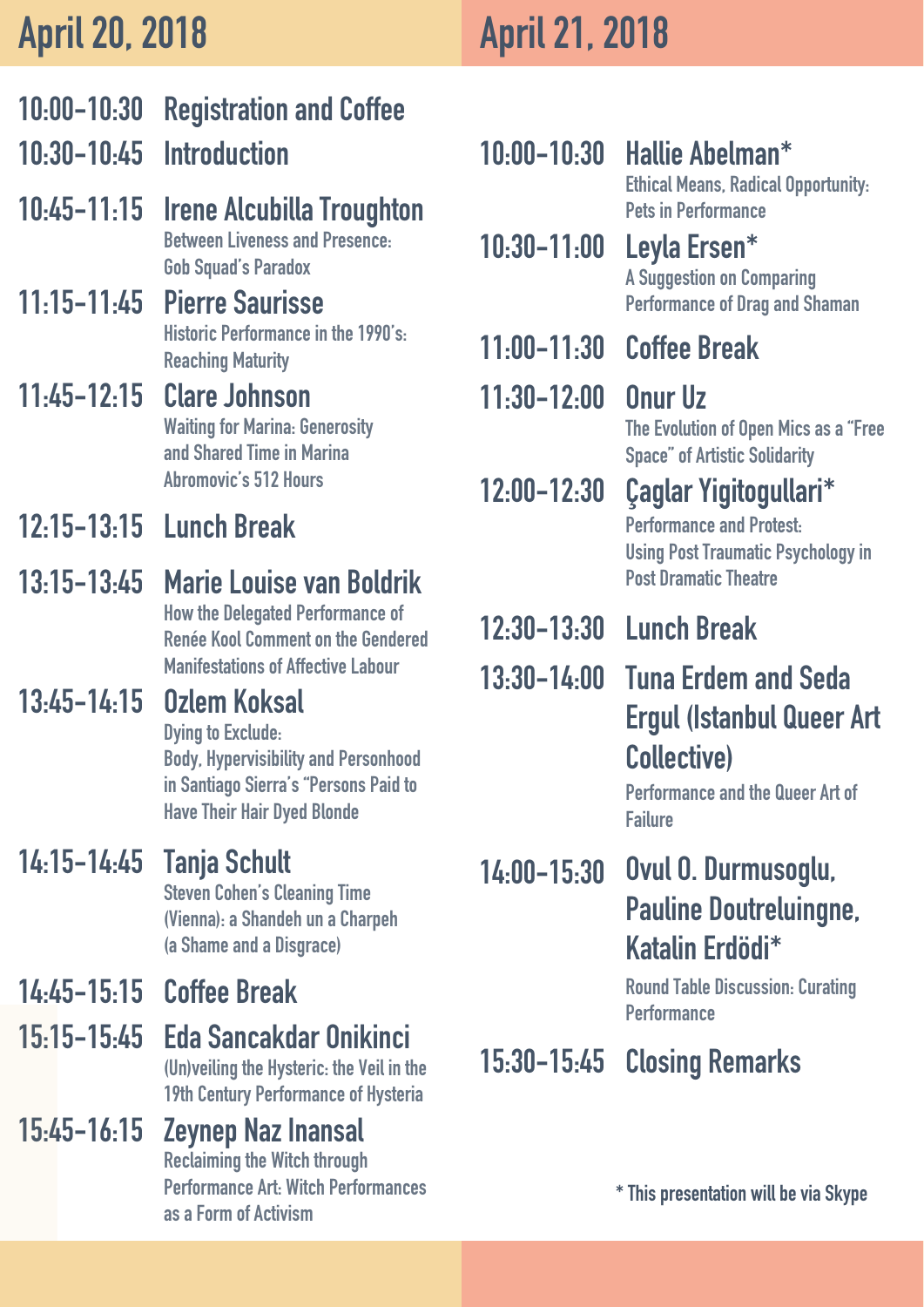In this paper, I will analyse the intersection between audio-visual devices and performance in two plays by the collective Gob Squad: *Kitchen* and *Room Service*. Based on the work of scholars such as Ramsgard, Higgings, Schröter and Rajewsky, I will consider these pieces as intermedial, inasmuch as their blurring between media enables new perceptions, as well as an ethical positioning towards "original" pieces of art and audiences. By means of a material, semiotic and philosophical approach to the technologies used in the performances, I will trace how perception and meaning is constructed. Furthermore, this analysis will aid me in exposing how Gob Squad's techniques challenge ontological debates on theatre. After a review of these discussions through the work of Fichter-Lichter, Phelan, Auslander, Copeland and Goebbles, I will demonstrate how Gob Squad's intermedial performances provide a different understanding of theatre that undermines binary divisions on live/recorded, presence/ absence and immediacy/mediation. Finally, I will investigate the way in which *Kitchen* and *Room Service*

deconstruct these dichotomies by creating numerous layers of

technological mediation. Through video, headphones, recordings and telephones, the audience is able to participate in a relation with the actors and themselves that shifts between closeness and distance, reality and fiction, theatre and film.

Irene Alcubilla Troughton

graduated in Hispanic Philology in 2013, followed by a Research Master in Theory and Critic of Culture. Currently is a first-year student of the RMA Media, Art and Performance at the University of Utrecht. She has participated in several International Symposia and Conferences and has published an article in the proceedings of both of them: the 3rd International Conference on Gender and Communication (2016, Sevilla) and the 21st Conference on The Place of the Hispanic Culture in a Globalised World (Münich, 2017). Her main interests now lay on the intersection between technology and body, disability studies in relation to theatre and the documentation of performing arts.

### IRENE ALCUBILLA TROUGHTON

Utrecht University Between Liveness and Presence: Gob Squad's Paradox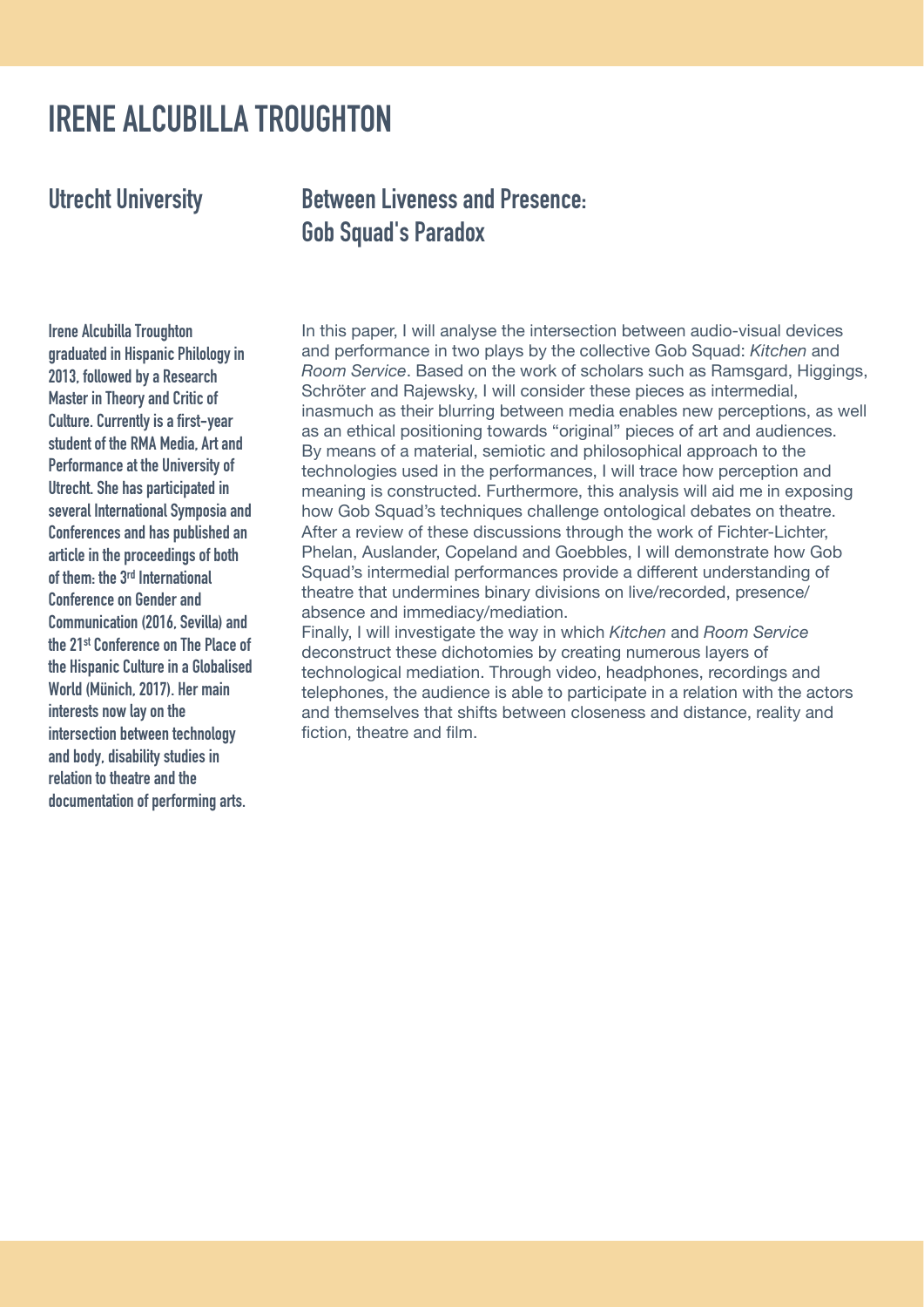A reflection on performance works from the past gained momentum in the

1990s. By then, only a handful of artists who had contributed to the emergence of performance as an artistic practice in the 1960s and 1970s were still involved in live art. The display of photographs and films had become the standard form of exhibitions on what RoseLee Goldberg dubbed 'the golden years' of performance. This paper examines curatorial strategies aimed at staging the 'presence' of performance works from the past at a time when the original artists were ageing and performance was historicised by curators and scholars alike. In 1992 Marina Abramovic reflected on her own career by staging partial reenactments of past performance works in The Biography. Along with Allan Kaprow, who integrated the 'reinvention' (his term) of performance as an integral part of his practice, Abramovic was one of the very few artists who confronted the question of the longevity of live works. In parallel, large scale exhibitions set themselves the task of charting the history of performance. However, exhibitions such as In the Spirit of Fluxus (1993), Hors Limites (1994) and Out of Actions (1998) had in common to favour an objectoriented approach. There were efforts made to re-engage with the live component of performance art by inviting artists to re-perform works conceived twenty or thirty years earlier, but these were rather marginal. The paradoxes inherent in the reiteration of historic performance are reflected in the scholarship of the time, and came notably to the fore when Peggy Phelan proclaimed in 1993 that 'Performance's only life is in the present'. As a sense of the history of performance art was taking root, museums navigated between the absence of original performance works and the various possibilities of the materialisation of their presence.

#### Sotheby's Institute of Art Historic performance in the 1990s: reaching maturity

Pierre Saurisse is a Lecturer in

Contemporary Art at Sotheby's Institute of Art in London. His book La Mécanique de l'imprévisible [Mechanics of the Unpredictable] explores the question of chance in art in the 1960s. Recent research has concentrated on performance art. His articles on the artists Gilbert and George were published in Territoires Contemporains and Visual Culture in Britain, and he has written on stillness in performance for the journals Sculptures and Espace Art Actuel. His essay on the image of the artist in films will be included in the forthcoming book The Mediatization of the Artist (Palgrave Macmillan).

### PIERRE SAURISSE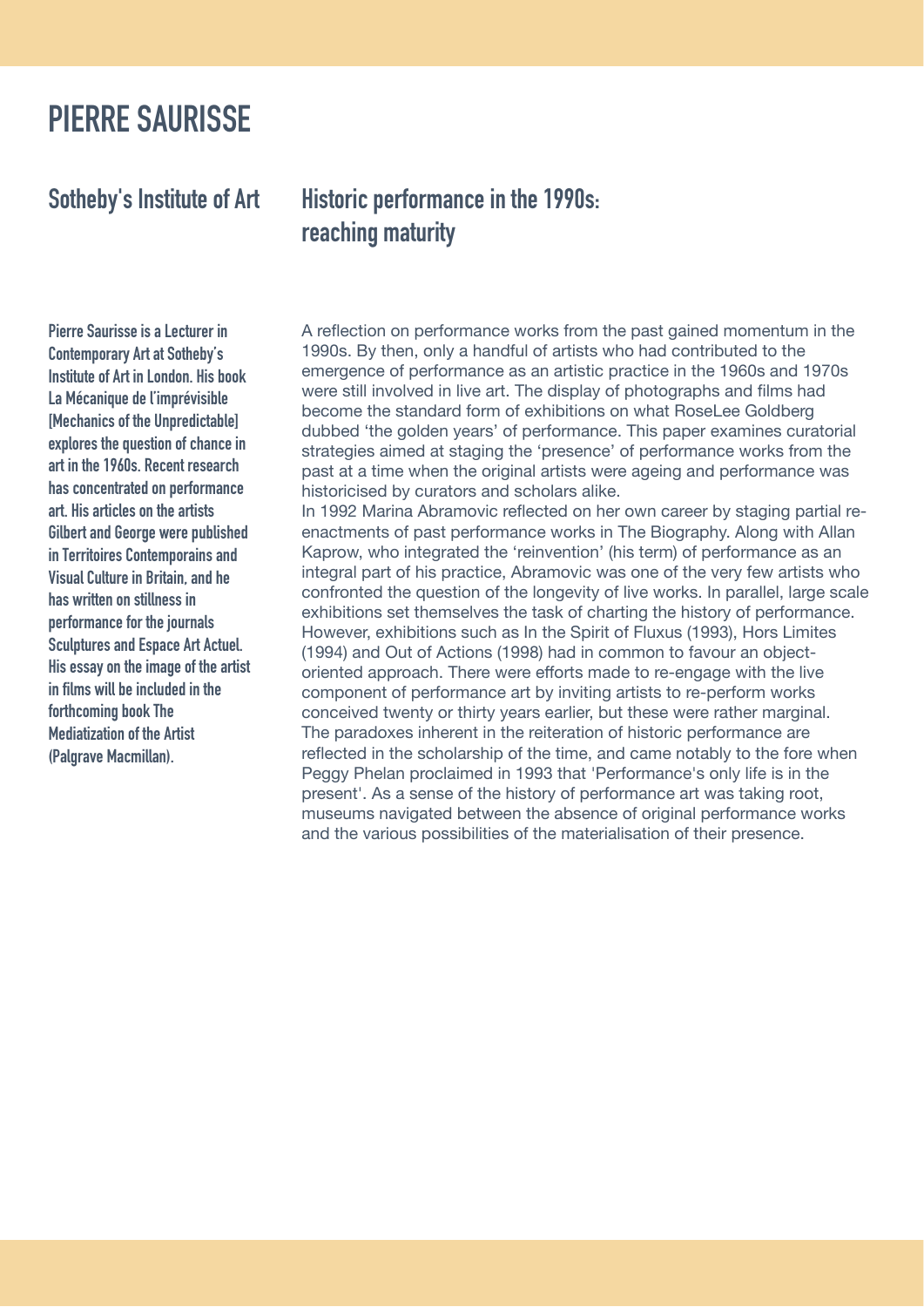This presentation examines Marina Abramović's performance, 512 Hours

(Serpentine Gallery, London, 2014) as a catalyst for thinking about forms of criticality needed to respond to contemporary conditions of neoliberal culture. I ask what kind of criticality, if any, is generated by the project and how this is informed by the artist's history of 'endurance performances', which test the limits of her bodily and emotional strength. In this pared down performance Abramović was present in the gallery between 10am-6pm, six days a week between 11 June and 25 August. Building on her critically acclaimed 2010 performance at the Museum of Modern Art, New York, The Artist Is Present, much was made in the weeks preceding 512 Hours of the idea of doing nothing with Abramović. However, as with many performances in which it appears that nothing is happening, 512 Hours was replete with expectation and reminded participants that not being busy is not the same as doing nothing. In this presentation, I examine what this realization can offer as a critique of neo-liberal imperatives to produce tangible outcomes, act in a purposeful way and measure productivity.

512 Hours is an intensely affective performance. It invited participants to slow down and dispense with the pressures of everyday life. Drawing on Jennifer Doyle's brilliant critique of art criticism's derogatory attitude towards 'feelings', my intention here is to fold argument into experience of the performance and to suggest that the emotional aspect of 512 Hours is not detached from its critical potential. By focussing on one performance in detail, my aim is to explore Abramović's use of slowness as a medium with which to engage affectively with others. My hypothesis is that this slowness opens up a new approach to criticality, which takes generosity and shared time as its key drivers.

Clare Johnson is Associate

Professor (Art & Design) at the University of the West of England. She has published on a range of women artists including Yoko Ono, Tracey Emin and Eleanor Antin. Her monograph, Femininity, Time and Feminist Art, was published by Palgrave Macmillan in 2013.

#### CLARE JOHNSON

#### University of the West of England Waiting for Marina: Generosity and Shared Time in Marina Abramovic's 512 Hours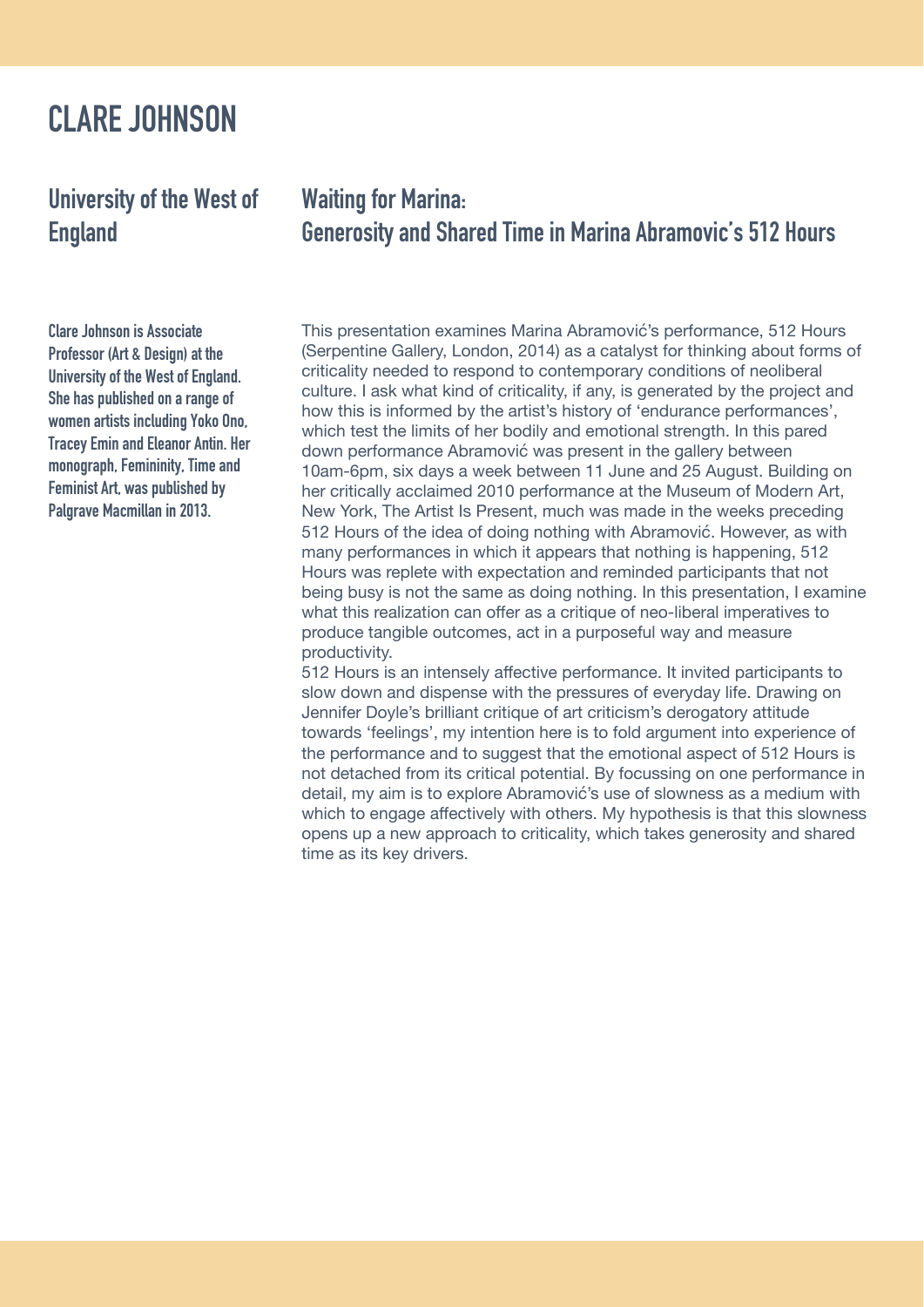It has been noted by many that the widespread emergence of art practices which center on social interactions in the 1990s, seems to mirror the concurrent ascendancy of the service industry in Post-Fordist economies and this industry's demand for affective labor. Especially artists like Rirkrit Tiravanija - who was championed in Nicolas Bourriaud's 'Relational Aesthetics' (1998) - have been criticised for simply creating new networking-opportunities. Though 'delegated performances' (a term coined by Claire Bishop) are often lumped together with other 'relational' art projects described by Bourriaud, their response to the rise of the service industry might be considered quite different from related 'social' practices in art. Take the piece 'Hi, how are you today?' by Renée Kool (Amsterdam, 1961), for instance, which was performed at the opening of the exhibition 'Parler Femme' (Museum Fodor, 1991). For this performance Kool hired two American hostesses - dressed and groomed for the part - to approach every visitor and welcome them to the exhibition. Their performance was scripted and focussed on their exaggeratedly affective vocalisation (after the opening an audio-recording of their performance would be played for the rest of the exhibition). 'Hi, how are you today?' put the affective labor of the service industry on display, unveiling the effort it requires (one could, for example, hear the slips in the sound installation - 'God, can't get that last phrase'). As the title of the exhibition (a reference to Luce Irigaray) might already have suggested, the performance also highlighted the gendered manifestations of affective labor. This paper will analyse Kool's (feminist) critique on the Post-Fordist division of labor seen in performances like 'Hi, how are you today?' and 'De Opening' (1991).

Marie Louise van Boldrik is currently in her final year of the research master 'Art and Visual Culture' at the Radboud University in Nijmegen (the Netherlands), where she specialises in participatory art practices.

## MARIE LOUISE van BOLDRIK

Radboud University How the Delegated Performances of Renée Kool Comment on the Gendered Manifestations of Affective Labor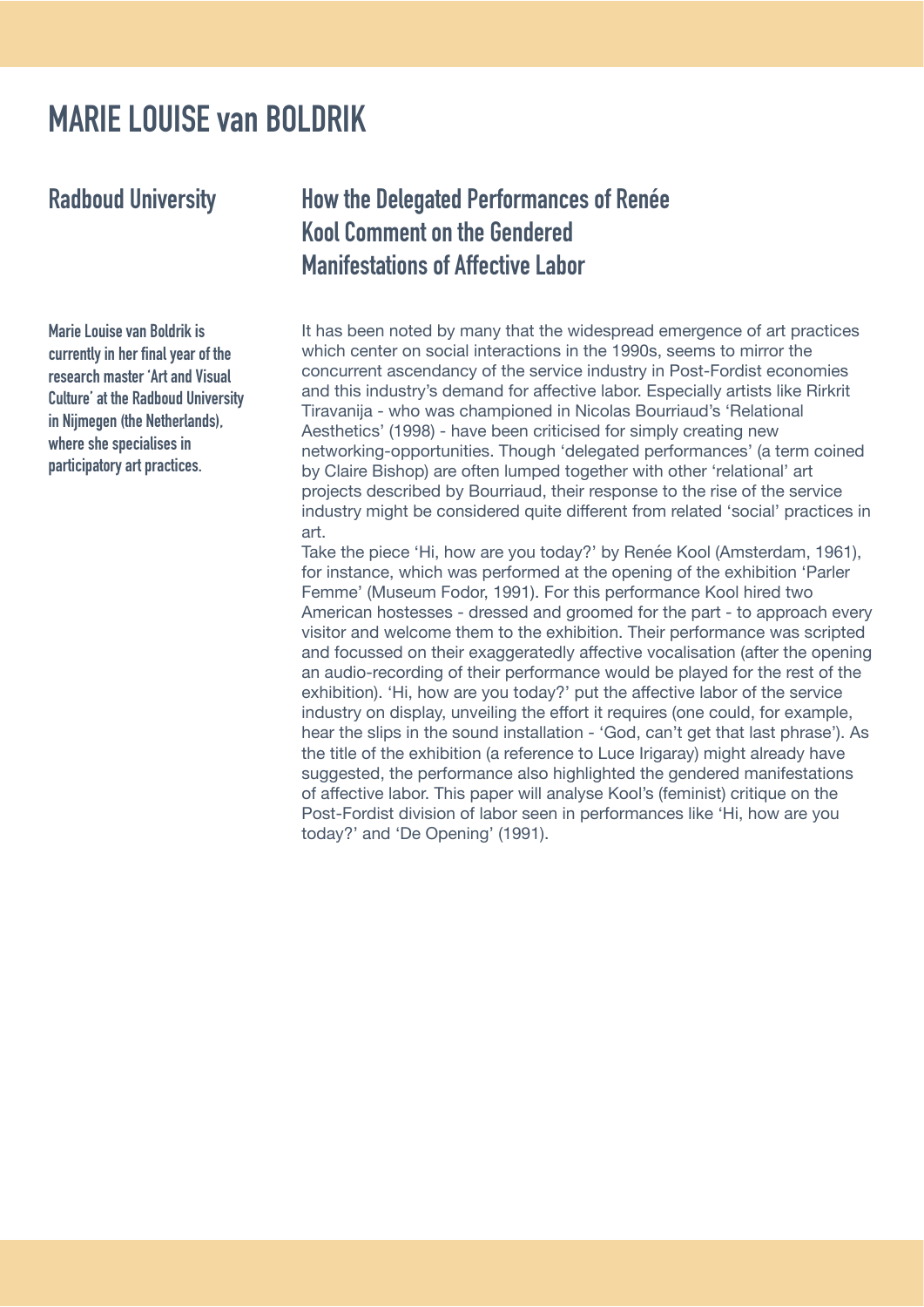In 2001, Spanish artist Santiago Sierra hired 36 immigrants in Venice for his *Persons Paid to Have Their Hair Dyed Blond*. Sierra is known for his controversial installations often involving human bodies. In this particular 'piece', as the title indicates, Sierra hired a group of people and dyed their hair blonde. The only condition was them to have naturally dark hair and they were paid \$60 for their participation. Sierra's work is often discussed within the framework of "relational aesthetics" without paying much attention to the relations that exist prior to the work. This paper, however, will discuss this particular performance by focusing on hair and the ways in which we perceive hair, i.e. its cultural significance. It will locate this piece in Sierras' overall interest in marking bodies through performance and make connections to other performances utilising human hair.

Ozlem Koksal is a lecturer at Westminster University, Faculty of Media Arts and Design in London. She is the author of Aesthetics of Displacement: Turkey and its Minorities on Screen (Bloomsbury, 2016). Currently she is working on the cultural significance of hair by looking at its uses in art.

#### OZLEM KOKSAL

Westminster University Dying to exclude:

# Body, Hypervisibility and Personhood in Santiago Sierra's Persons Paid to Have Their Hair Dyed Blond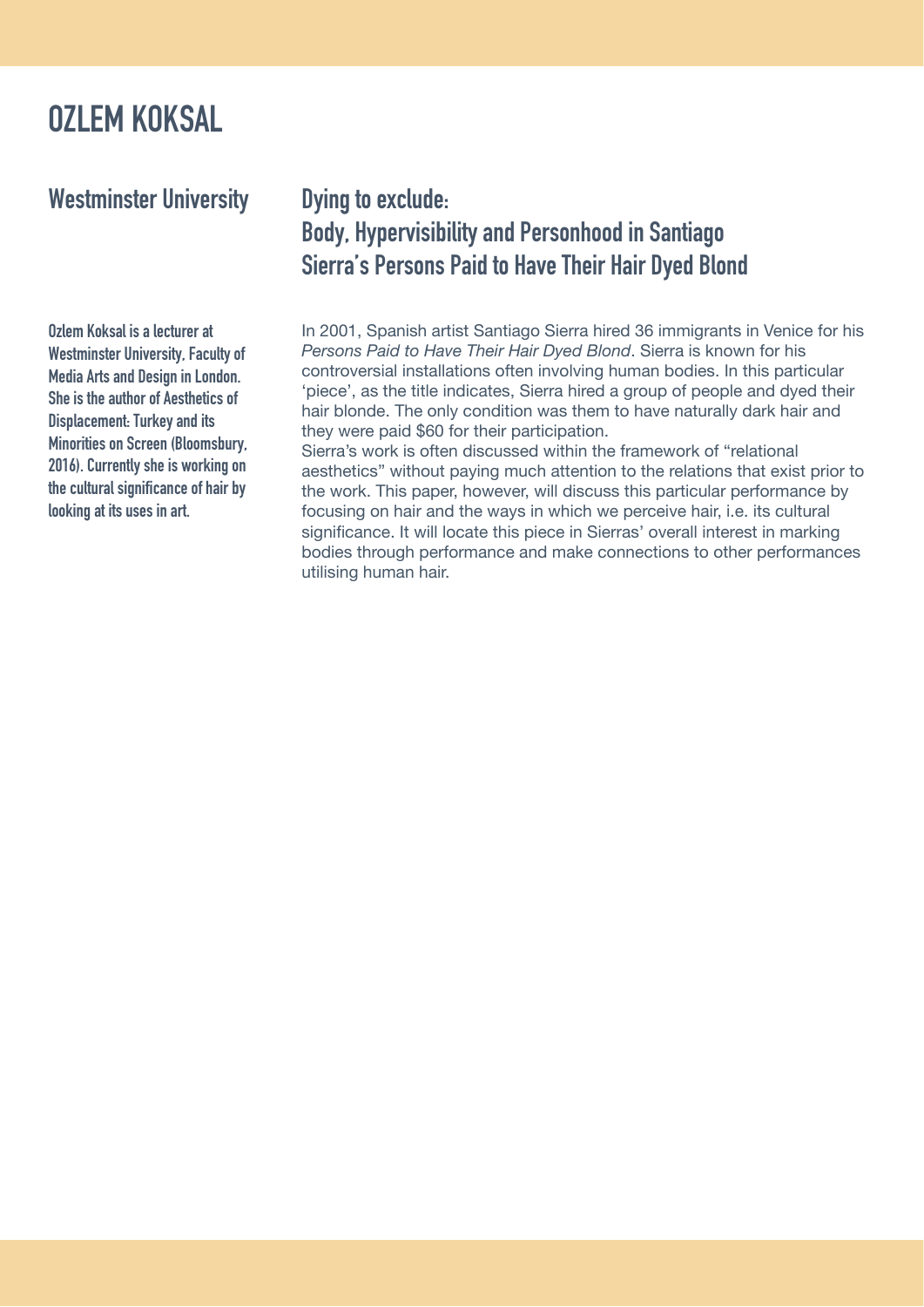On two occasions in 2007, South African performance artist Steven Cohen re-enacts the so called Reibpartien from spring 1938, when Jewish citizens were forced to clean the streets of Vienna.

With its delicate ferry-tale-like make up, this lost stranger ventures through the streets, a grotesque epiphany, pushing the dirt back and forth, acting as a living reminder of the ongoing need of confronting the shame and disgrace resulting from the historical events. In his artistic rendition of the street-washing Jew, Cohen is equipped with oversized and highly symbolic props, as the giant red tooth brush, and authentic items as the Judenstern and a gasmask. This strange being, almost naked, is pulled down by oversized red lacquer plateau high heels and burdened by a Chanukah candelabra. From his pole, a cork adorned with crystals sticks out catching the viewer's reluctant but recurrent attention. Cohen uses exaggerations as well as his own, very much alive body to express the grotesque absurdity of the situation Austrian Jews were exposed to in 1938. The performance reflects the physical and emotional pain these events caused to the Jews and alludes to the enrichment that resulted from the expropriation and

#### murder of the European Jews.

Cohen's street-intervention occupied places of historical relevance: the Heldenplatz where thousands of Austrians cheerfully saluted Hitler; Albertinaplatz – where Alfred Hrdlicka's much debated Monument against War and Fascism was erected in 1988; as well as Judenplatz where since 2000 Rachel Whiteread's Holocaust Memorial can be found. The fleeting yet powerful images created testify of the need for continued confrontation with Austria's complicity, guilt and shame; they address the need for ample Jewish self-representation, and question the monument genre's ability to commemorate the Holocaust.

In order to answer how effective Cohen's performative working through time and space was I will analyze his intervention in relation to the historic sites' symbolic meanings and explore the material which remained: the artist's ten-minute video and a photo series by photographer Marianne Greber (purchased by MUSA in Vienna and the Rupertinum in Salzburg). Insights to visitor reception offer an ORF documentary and the ORF program Lebensart. Their reactions are of importance, since Cohen's performance is created not only in the public space but with the public. He succeeds to convey performative engagement: his mythical tragic-comic persona makes visible something that passers-by may not have been aware of, namely their lack of reflectivity of what is in fact being enacted, the behavior many Austrians displayed when seeing their fellow citizens publicly humiliated 69 years earlier. The reactions to Cohen's embodiment revealed rather frightening similarities with those faced by the Viennese Jews in 1938: people laughing, enjoying the unfamiliar scene in the familiarity of the city setting, taking pics with their mobile phones.

#### Stockholm University Steven Cohen's Cleaning Time (Vienna): a Shandeh un a Charpeh (a Shame and a Disgrace)

Tanja Schult is a researcher and

teacher at the Department of Culture and Aesthetics at Stockholm University. She has studied Art History, Scandinavian Studies and Theatre & Media Studies in Erlangen, Lund and Berlin. In 2007, she completed her PhD at Humboldt University, Berlin. The thesis was published as A Hero's Many Faces. Raoul Wallenberg in Contemporary Monuments by Palgrave Macmillan in 2009. She is the author and editor (with Eva Kingsepp) of Hitler für alle. Populärkulturella perspektiv på Nazityskland, andra världskriget och Förintelsen (2012) and (with Diana Popescu) of Revisiting Holocaust Representation in the Post-Witness Era (2015). Schult has received funding from Riksbankens Jubileumsfond for her research project The Holocaust in Swedish Art (2009-12) Her current research project Making the Past Present: Public Perceptions of Performative Holocaust Commemoration since the year 2000 is financed by the

## TANJA SCHULT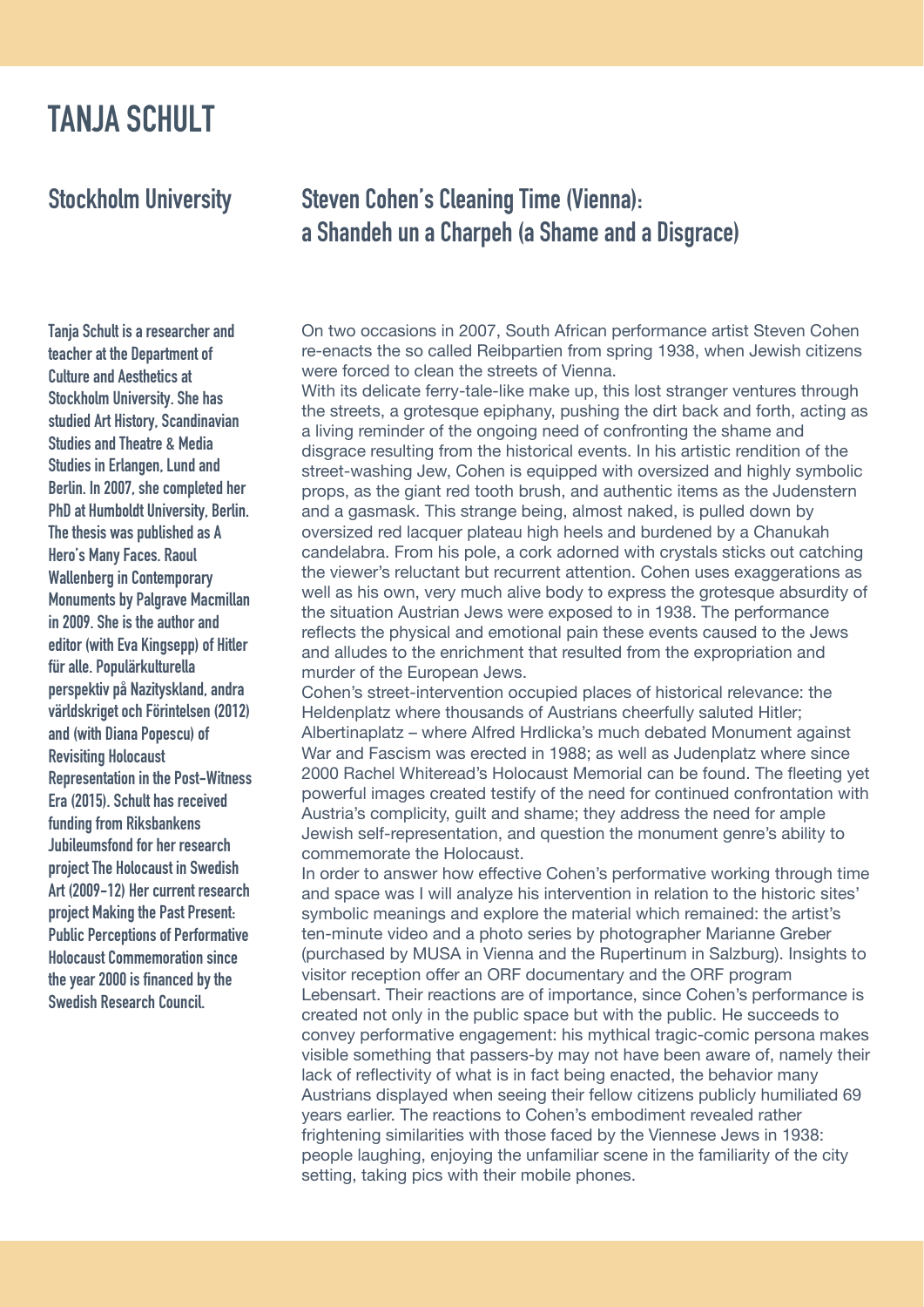19th century introduced hysteria as a symptom, a posing and "a thrilling

secret performance of femininity." Hysteria in that sense, was a sexual disorder not strictly limited to women, but always directly equated with femininity and femininity meant deception. In the 1870's, Jean Martin Charcot's experiments on the hysterics were indeed accepted as the proof that theatricality and deception as reiterating symptoms of the hysterics, were the very manifestations of the feminine unearthed. The "real hysteria" then, was all pose and attitude. It was a performance of the non-existent, a pseudo-hypertrophy, an inflated face. Hysteria, as Didi-Huberman argues, was a mask, a *veil* of the "true" organic symptom. In this paper, I will examine some of the 19<sup>th</sup> and early 20<sup>th</sup> century documentations of the performances where hysteria was visualised through the interaction between the veil and the female corporeality. Particularly, I will look at the *Dance Serpentine* (1896) by Loie Fuller and "scientific" photographs of Barbaduc and Duchenne who attempted to "document" hysterical performances. Through this reading, I will explore how (in)visibility and deception was represented in the form of a hysterical striptease. In the process, the veil will be read as an extension of a feminine membrane, a layer of blur that covers the skin and plays tricks to the eye. Subsequently, I will look at the ways in which the early forms of visual apparatus altered the ways by which these performances have been experienced. Since, for the 19<sup>th</sup> century, camera was not merely a recording device but an experimental and even a performative procedure. Through such excavation, I will trace the image of the veil, the "aura hysterica" as it extended the limits of the female corpus and mutated into the noise on the screen, to the white speck on the lens.

Eda Sancakdar Onikinci is a PhD

student at the University of Southampton, Winchester School of Art. Her research interests include 19th-century visual culture, histories of photography, visual representation of the face, and construction and visualisation of personal memory through archives. She has an MFA in Visual Communication Design from Istanbul Bilgi University where from 2011 to June 2017 she was also a lecturer in the Department of Film. Her teaching included theoretical and practical courses on the representation of the face and the body and the relationship between the spectator and the screen. Her current research investigates the overlooked history of photographic representation of Ottoman/Muslim women. Exploring both official and personal photographic archives, her research focuses on how photographic camera altered the definition of the "feminine", by rendering female face (in)visible through discursive photographic practices. She is also a

photographer specializing in the documentation of live art performances.

#### EDA SANCAKDAR ONIKINCI

#### (Un)veiling the hysteric: the veil in the 19th century performances of hysteria University of Southampton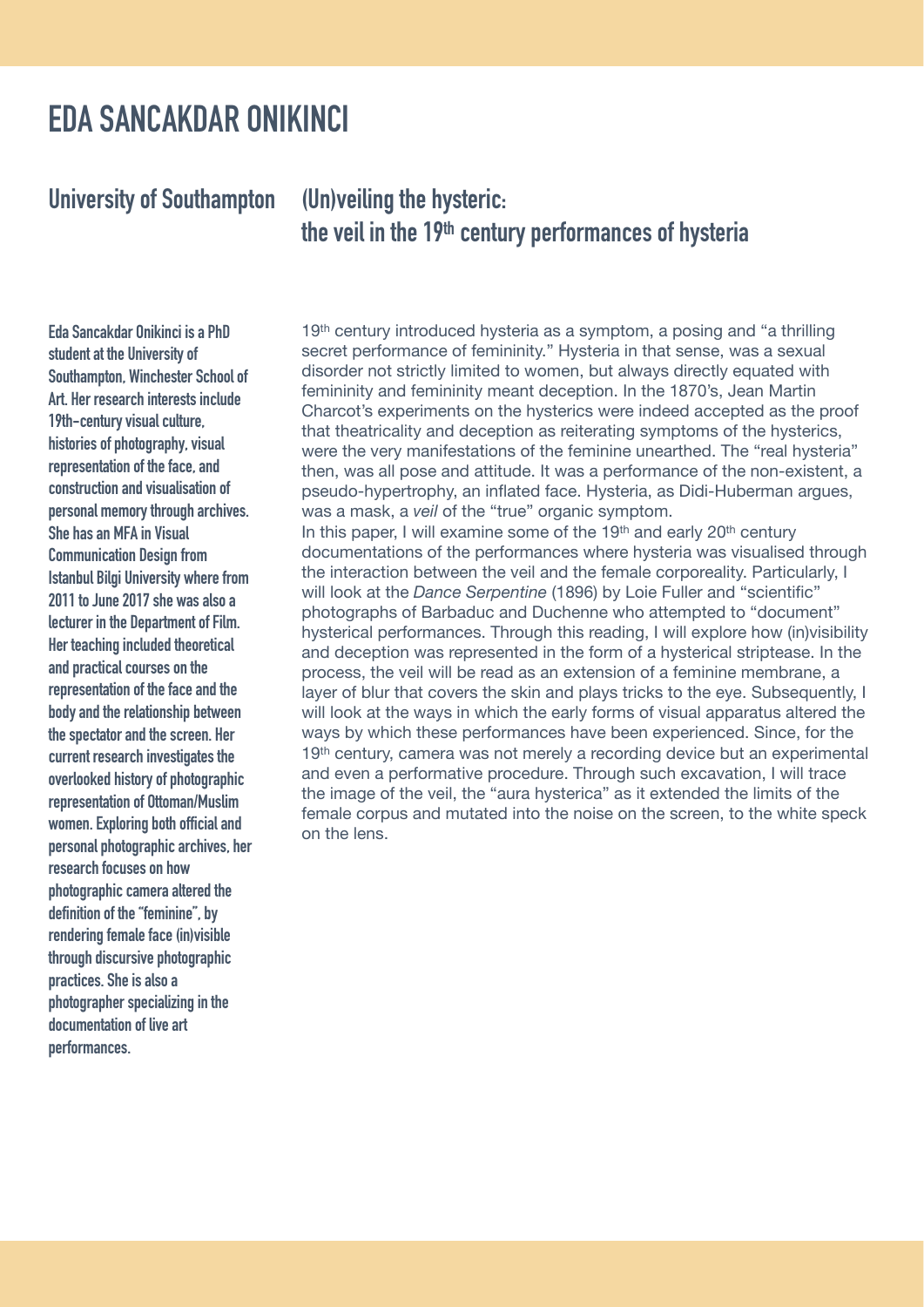The witch, as a concept, is having a comeback in visual culture, literature,

film, television and performance art. In the past five years, there has been a notable increase in live performance pieces that center themselves around the theme of 'the witch'. Jex Blackmore who identifies as a witch and stages performance protests, Linda Stupart who performs occult rituals as a part of her live performance, and Sophie Jung who uses it merely as a stage persona are some of the examples of this trend. Legacy of the Witch Festival, that is honouring the witch and its legacy through live art such as musical and burlesque performances, is being held every year in Brooklyn, NY since 2015. What exactly is the legacy of the witch? Considering its historicity, the witch is a symbol of oppression, persecution and empowerment. Therefeore using it as a theme for performance art is not just an aesthetical choice, but also a political one. Reclaiming this identity that was once forced upon people and reenacting it through performance art opens ways for new discussions. Could performing the witch as an identity be considered as a form of activism? How does this performative constitution of identity relate with embodiment? To what extent and in what ways, the 'liveness' aspect of the witch performances is crucial to the performance? This paper aims to answer these questions through analyzing contemporary examples of witch-themed, live performance art, in order to have a better understanding of the activism that could be performed through live art.

#### Utrecht University Reclaiming the Witch through Performance Art: Witch Performances as a Form of Activism

Zeynep Naz Inansal is a writer and a researcher. She received her BA in Film and Television, with Honours, from Istanbul Bilgi University. She then, worked as a writer for art magazines in Istanbul for three years. She is now an RMA Candidate in Media, Art and Performance Studies at Utrecht University, Netherlands

### ZEYNEP NAZ INANSAL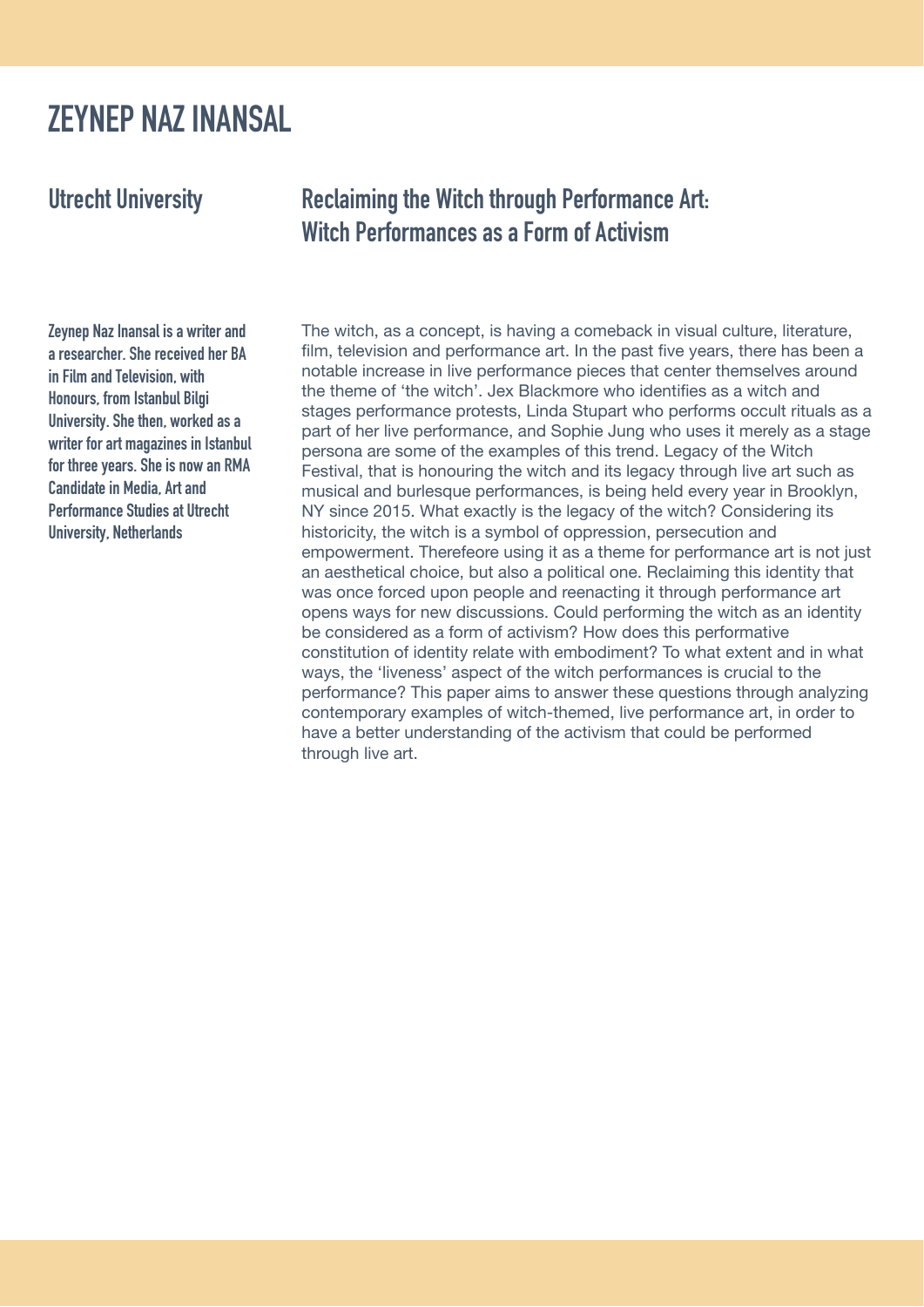This paper addresses how a select few works of contemporary performance

art incorporating live cats or dogs can be seen to have shifted the very grounds upon which the categories of 'art' and 'animal' are based. Through their engagement with live domesticated animals, namely pets, the artists responsible for these works have made significant contributions to dialogues within the growing fields of human-animal studies and interspecies performance. The works in question require people to reconsider what they define as 'art' – a category as broad and generic as 'animal'. The first part of this paper addresses Performances for Pets, which, interpreted through the lens of a William Kentridge passage, calls into question strange methods of performance as they relate to the ownership of work and audience participation. The second part argues for Heart of a Dog, a work by Laurie Anderson, to be placed in a category alongside other works of the same title. This analysis begins to deconstruct the ways that dogs, and their "big hearts", have been used repeatedly as metaphors in works of performance art and literature throughout time. The third part focuses on the vulnerability of bodies in performance, both human and non-human, by exploring nudity and nakedness in Emily Kocken's work Come-Go-Stay, drawing parallels to a famous poem by Gertrude Stein.

As a performance studies scholar,

I am primarily concerned with the historical and ongoing exploitation of nonhuman animals in performance art, and the ways in which animals are used to perpetuate colonialism. As an artist, I tread the line between performance art and animal activism, or eco-theatre, positioning myself among the strong lineage of queer performance artists and storytellers making relevant and ethical work about animals. My performances are rooted in

ethnographic research conducted within my community.

#### HALLIE ABELMAN

#### Sandberg Institute Ethical Means, Radical Opportunity: Pets in Performance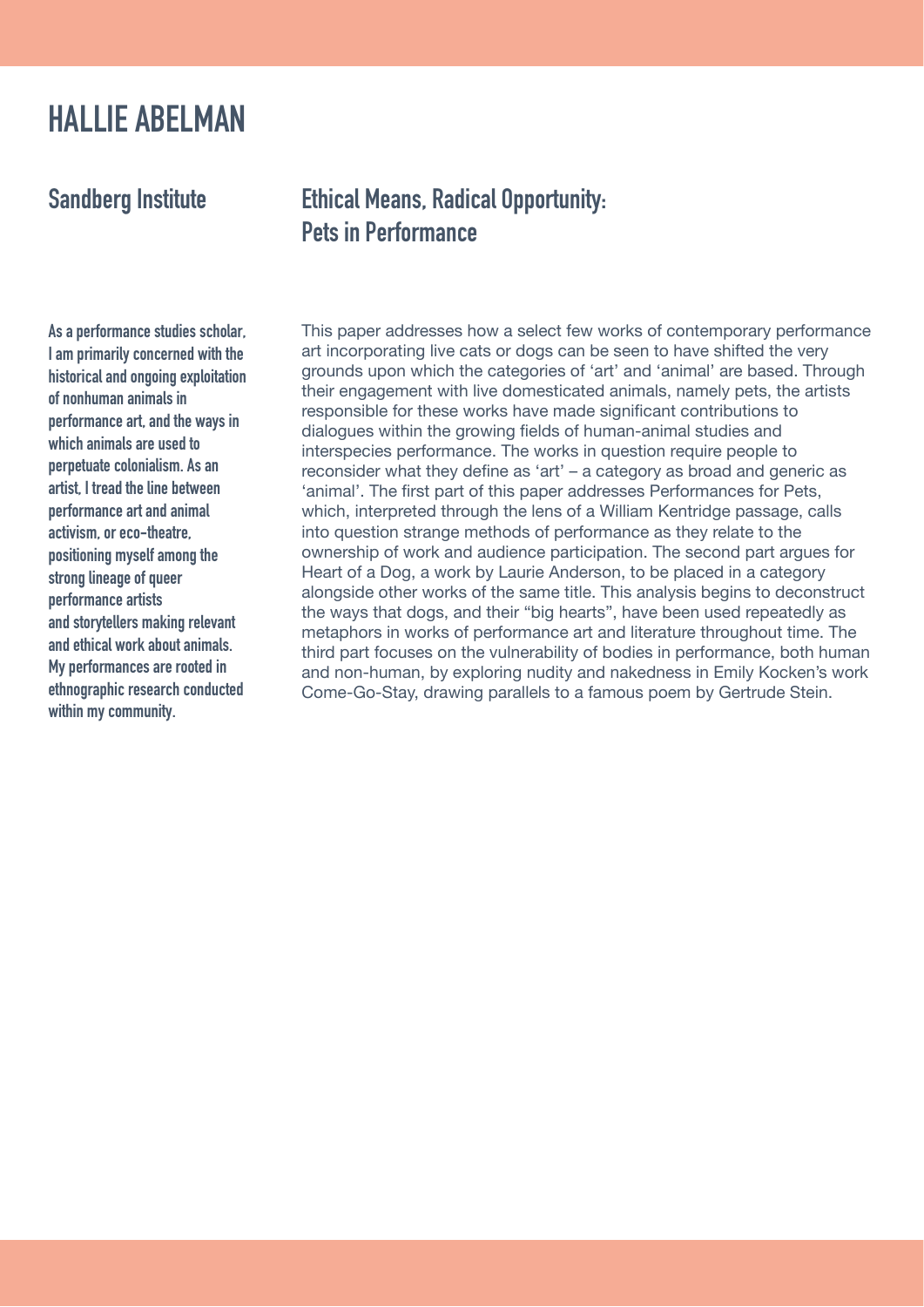This is an experimental essay in an effort to suggest a different approach about drag performativity. In this essay, men entertainers who cross-dress; drag icons among modern era icons and primitive society male shaman who gender bends for rituals will be compared. It is asserted that Shaman tries to communicate with nature by gender fluidity during his ritual/ performance. Besides, drag performer also pushes boundaries between genders and questions gender patterns that are defined natural by society. Secondly, it will be stated that totemic system, for which the shaman is uppermost, consists of fetish objects. These fetish objects are the symbolically representations of primitive societies. It will be asserted that popular culture made iconic figures, such as artists, footballers and singers are the postmodern era totems, therefore they create the modern era fetishes. Fetishization of modern iconic figures will be exemplified again via, drag icons.

Istanbul Technical **University** 

Leyla Ersen completed her degree

in Illustration, University of the Arts London, Camberwell College Of Arts in 2005. After her return toTurkey, she worked as a research assistant in Istanbul Kültür University at the Fine Arts Faculty and she was graduated from Art Management MA programme with her thesis "Cultural Identity in Contemporary Artworks in Turkey" in 2008. She started her phd degree in art history in Istanbul Technical University. She worked as a lecturer in Fine Arts Faculty in Istanbul Arel Universty until 2011. She started working at Art Academy Istanbul, a private atelier where she prepared students applying to art colleges overseas but she started teaching in her own studio after 2014. In her ongoing phd thesis, she specializes in queer theory, drag performance and contemporary art.

## LEYLA ERSEN

#### A Suggestion On Comparing Performance of Drag and Shaman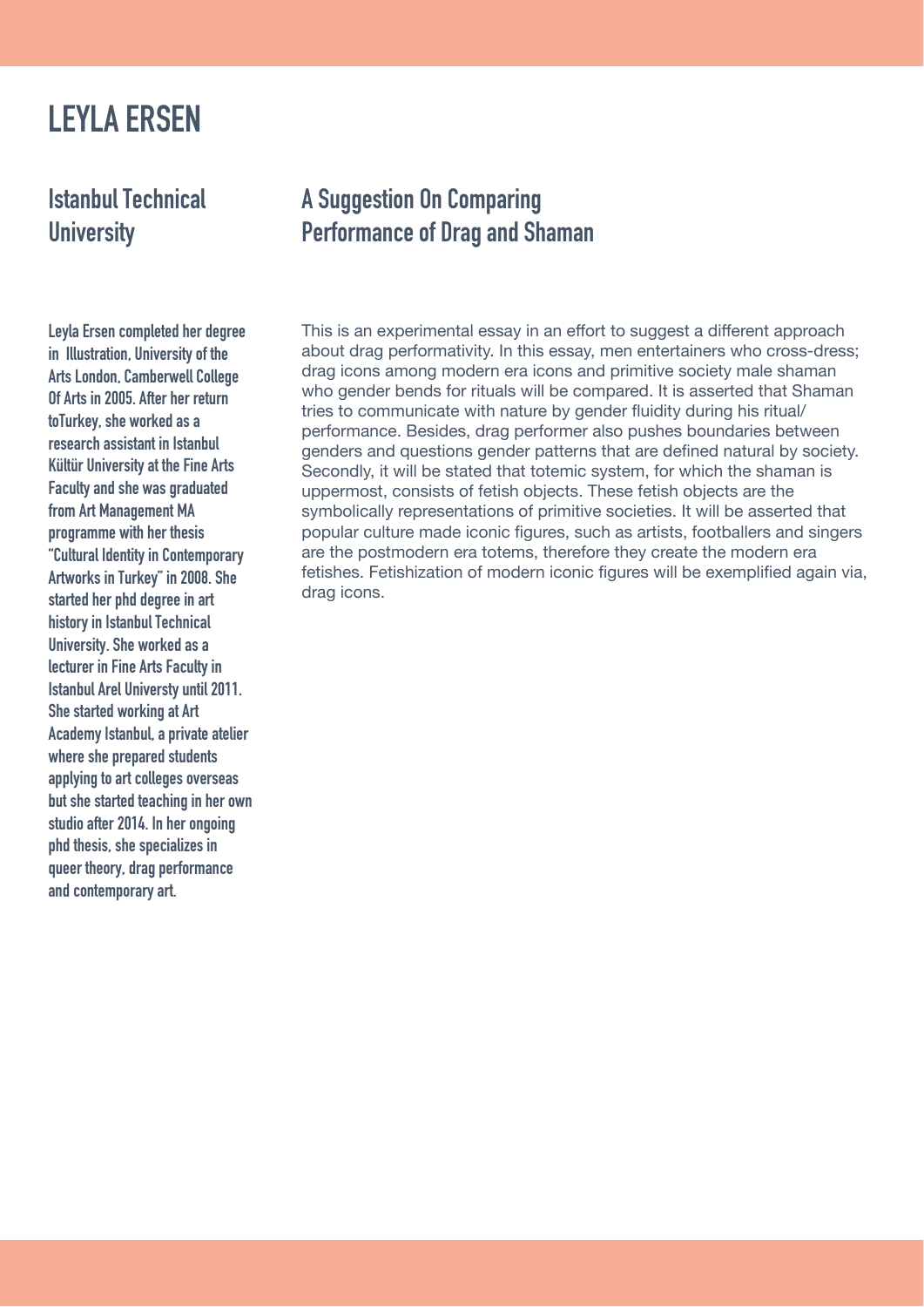Drawing on my observations of artistic performance and creative processes

as a musician, I will talk about how performance, especially in London, has turned into a way of "self-expression" through the proliferation of Open Mics, giving musicians a free space (usually) to perform at a performance venue.

At Babel Art House, based in Stoke Newington, I host a weekly "Open Mic" with different themes each week, be it "Love", "Forgiveness", "Heartbreak" and more. Throughout my venture, I have observed open micers shifting from being "amateur artists" to becoming and living their own truth, when they are given a chance of speaking out. One of the most memorable moments, for example, happened when a drag queen came to the show, recited a poem and in the end confessed that she'd started doing drag initially to cover the bruises on her face, that happened as a result of an attack against her. Through time, her drag stayed on to become her "self expressed art" which primarily got engendered by a devastating experience. also do believe, live performance is not only an exhibition of "talent" or "art" but has been turned into a way of "safe-expression". In other words, people who have performed at my open mic do not particularly identify as "artists", "talents" or "creatives" - being on stage, is a process of "healing" for most of them, and we all learn together.

#### Performance Artist The evolution of Open Mics as a "free space" of artistic solidarity

Onur Uz received his BA in Media

and Communication Systems from Istanbul Bilgi University in 2014. During his undergraduate study, he became one of the co-founders of the nationaly broadcast University radio, RadyoVesaire. In 2014, he was selected to represent Turkey at an international arts project "Roots and Routes" as a composer and songwriter and his song "Illusions" was performed in Cologne as a part the projects launch concert. He received his MA degree in Media Studies from Warwick University in 2016. During his postgraduate study, he gave a TEDx talk on creativity entitled "What If You Weren't Afraid". He has worked as both a journalist and opinion writer in several news outlets like London Turkish Gazette, Hackney Magazine, Olay Newspaper and he hosts a weekly Open Mic Night at Babel Art House in London.

### ONUR UZ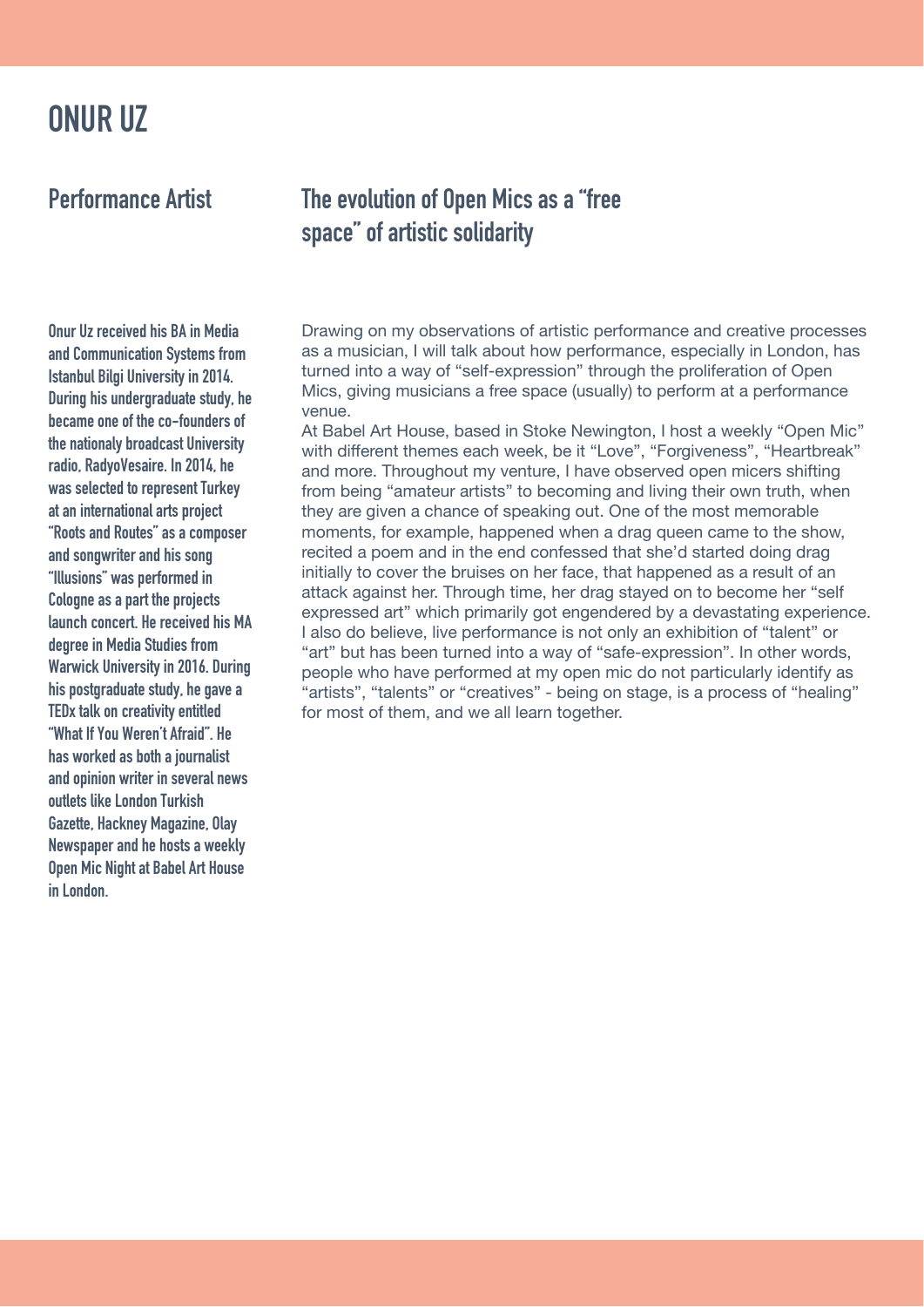As a performance artist who was both politically and physically stuck in

Turkey's geography, which was wrecked by coups and political pressures, I decided to "not act" the texts that the dominant political understanding required from me and thus found myself fallen out with my occupation. Living and working in Turkey's politically and artistically impoverished environment as a performance artist for years, forced me to reinvent the idea of "punk" in my work. The necessity of self-expression through any means available and the "do it yourself" aesthetics became the driving concepts of my work. Occupying unused buildings and making fanzines in order to reach the "elected" audience enabled moments of escape to scream out how I felt and survived in that environment as a guerrilla artist. With this psychological and political understanding, I started creating physical, political or emotional obstacles and challenges in my work and to take physical and political risks in front of the audience. Things like walking on glass with bare feet, using national anthem on stage, fighting the extreme urge to sleep created by sleep pills during the performance, challenging dogmatic religious rules and performing with tied hands and feet etc, became part and parcel of my understanding of performance which I would like to elaborate in this presentation.

#### Performance Artist Performance and Protest: Using Post Traumatic Psychology in Post Dramatic Theatre

Caglar Yigitogulları is an actor and

performance artist. He worked as an actor at Istanbul City Theatre for 15 years in many different genres of theatre. Besides acting, he started producing his own works in the performance field, through which he was invited to more than 20 countries and 50 festivals all over the world. He has been awarded many times as best actor, the actor of the year and emerging artist both in Turkey and abroad. Because of the political situation in Turkey, 11 months ago he fled to Berlin, Germany where he

continues his projects.

## ÇAGLAR YIGITOGULLARI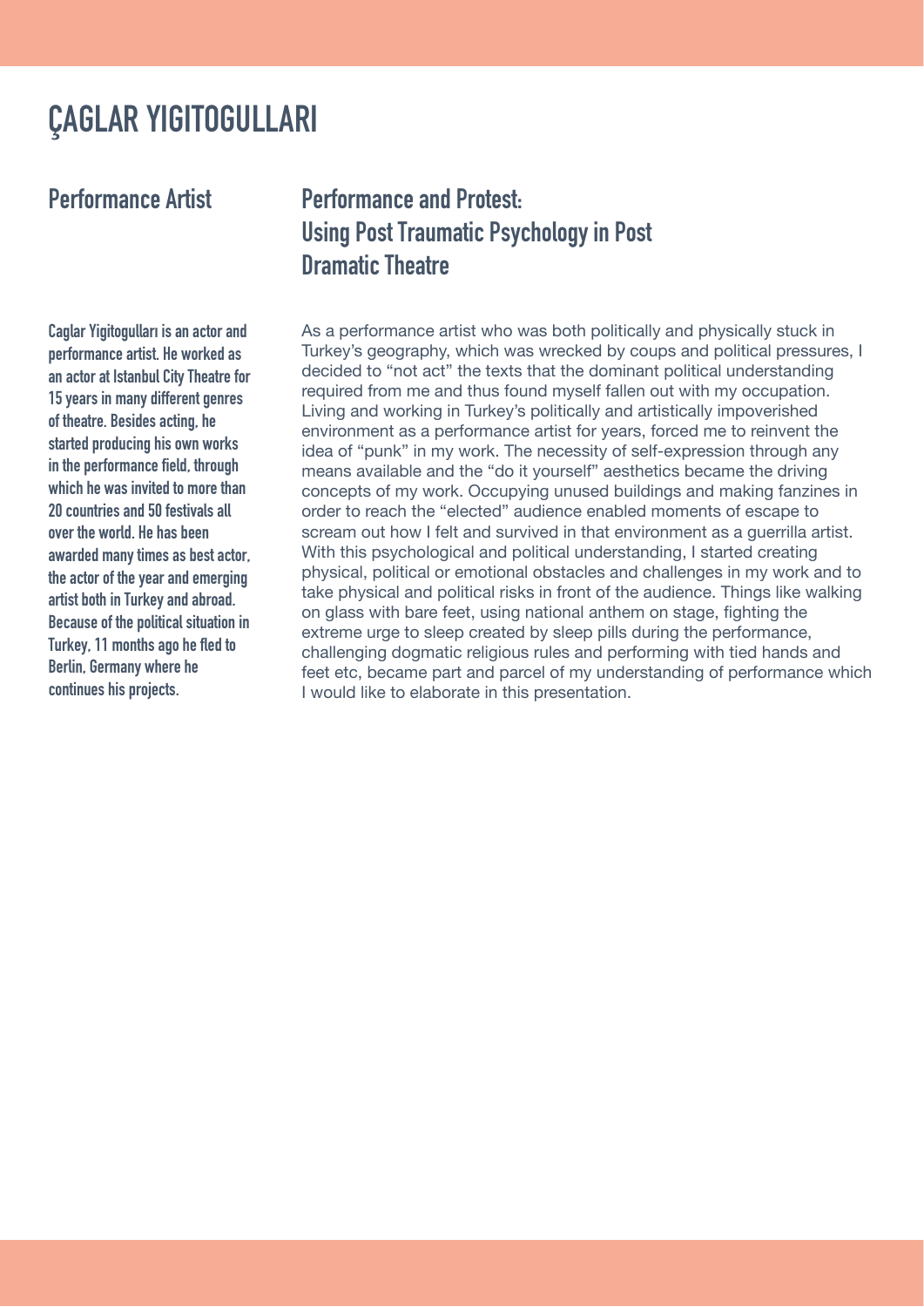Drawing on two of their performances, *50.000* (2014) and *Also No* (2016), The founding members of the Istanbul Queer Art Collective, Seda Ergül and Tuna Erdem, will explain their own interpretation of what Jack Halbersteim calls the queer art of failure. By relating their experience and showing documentation of a performance that failed to achieve its intended purpose (*50.000*) and a performance whose very aim was to fail (*Also No*), they will explain their understanding of performance as an art form not only open to but also embracing failure.

Tuna Erdem received her MA in

"Film and Art Theory" from the University of Kent and her Phd in "Film, Television and Theatre" from the University of Reading. She was a lecturer at Istanbul Bilgi University for 16 years. Seda Ergül received her MA in Music, from Istanbul Bilgi University where she also worked as a lecturer for 12 years. Both have published on queer theory in various edited volumes in Turkish and they have edited a volume of articles called "Fetish Substitute" (Fetis Ikame, Sel Publishing, 2014). They have been working as artists together since 2004 and perform not only within the Istanbul Queer Art Collective but also as the drag duo Scrumptious Presumptuous. They produce and host a monthly performance party in London called Turkish Delight.

## TUNA ERDEM and SEDA ERGUL (ISTANBUL QUEER ART COLLECTIVE)

#### Performance Artist Performance and Queer Art of Failure